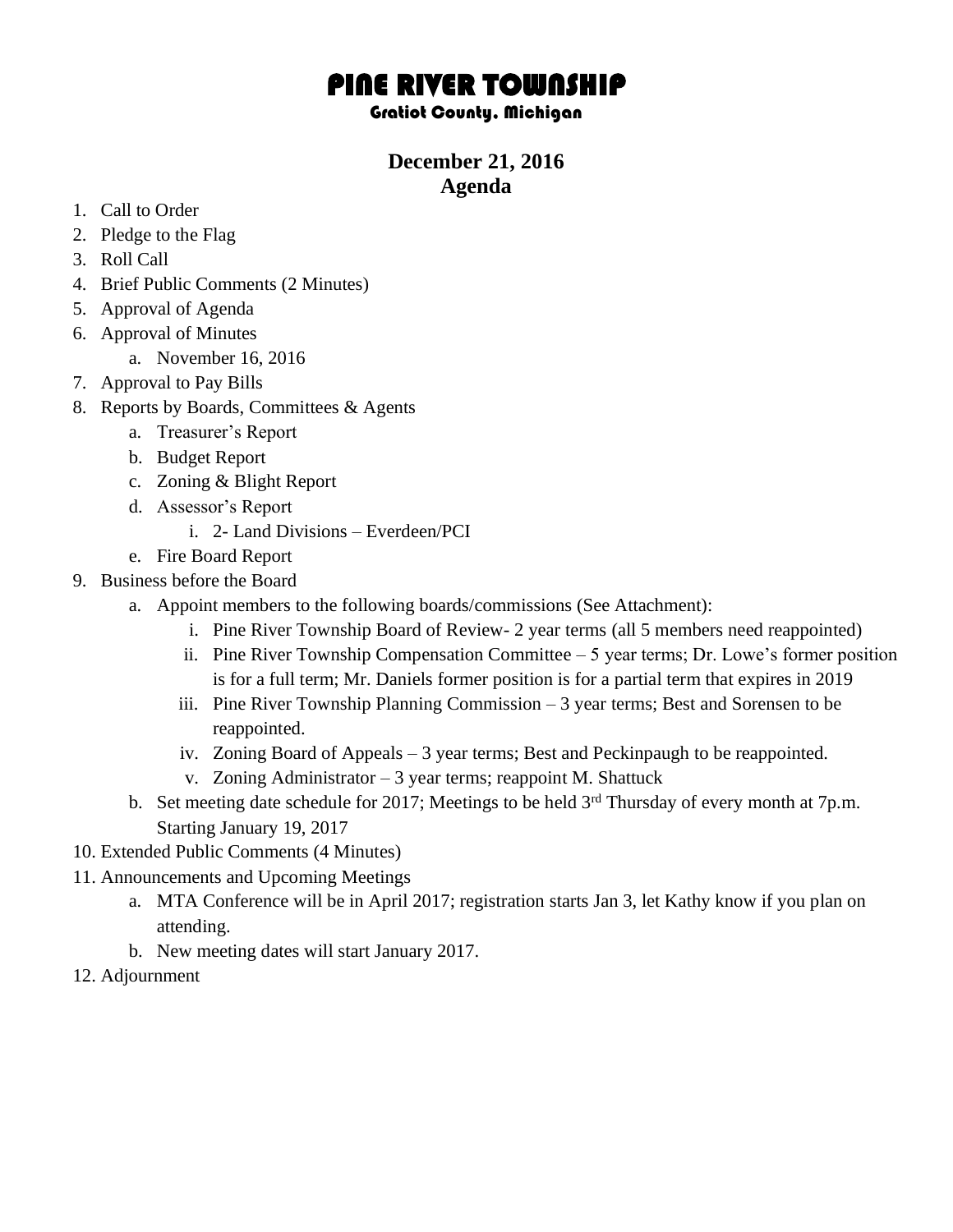## **MINUTES OF THE PINE RIVER TOWNSHIP BOARD MONTHLY MEETING DECEMBER 21, 2016**

- 1) The regular monthly meeting of the Pine River Township Board was called to order at 7:00 pm by Supervisor Beeson at the Township Hall.
- 2) Pledge the flag: The board and the public said the pledge to the flag.
- 3) Roll Call: Baker: present, Best: present, Moeggenborg: present, Beeson: present, Whitmore: present. All board members present.
- 4) Brief Public comments (2 minutes): John Renneberg mentioned that in 10 days he is done with his current position.
- 5) Approve the Agenda: Motion by Moeggenborg: second by Best: to approve the agenda as presented. All present board members approved. Motion carried 5-0.
- 6) Approve the Minutes:

Motion by Moeggenborg: second by Best: to approve the Regular Meeting Minutes of November 16, 2016. All present board members approved. Motion carried 5-0.

7) Approval to Pay Bills:

Motion made by Moeggenborg: second by Best: to pay bills as presented in the amount of \$16,317.73 with a request for more details on the City of Alma bill as well as cemetery drain assessment. All present board members approved. Motion carried 5-0.

- 8) Reports by Boards, Committees & Agents
	- a) Treasurers Report Discussion; report placed on file.
	- b) Budget Report Discussion: report placed on file.
	- c) Zoning & Blight Officer Discussion: report placed on file
	- d) Assessor Report Discussion.
		- i) 2 Land Divisions Everdeen/PCI
			- (1) #1 parcel number: 2912-021-014-03
				- (a) Motion made by Moeggenborg: second by Baker: to approve land division for PC# 2912-021- 014-03
					- (i) All present board members approved. Motion carried 5-0.
			- (2) #2 parcel number: 2912-012-00
				- (a) Motion made by Moeggenborg: second by Baker: to approve land division for PC# 2912-021- 012-00
					- (i) All present board members approved. Motion carried 5-0.
	- e) Fire Services new station operating at less than what city was paying